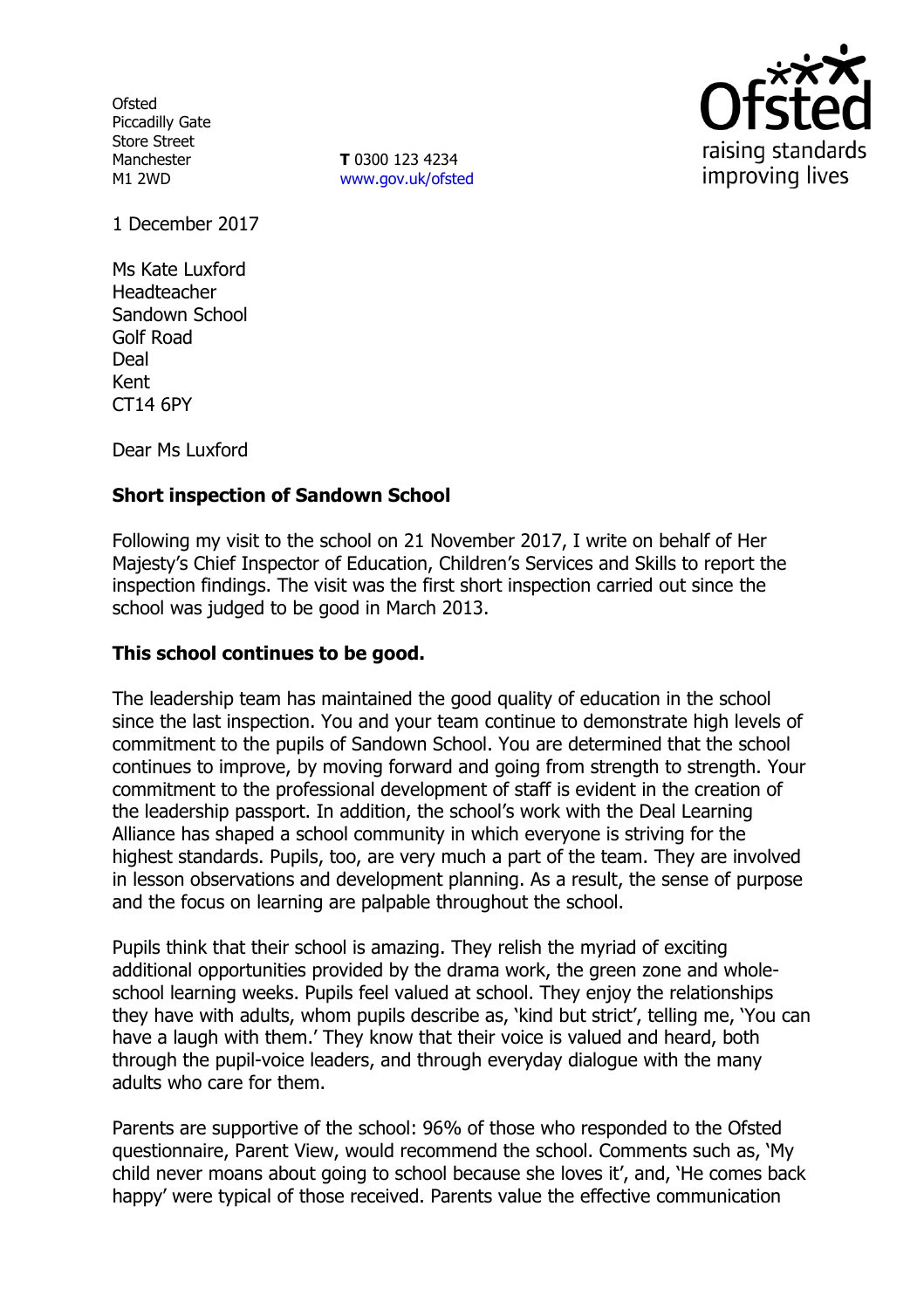

provided by the school. For example, a parent of a child in Reception Year told me that as a result of using the assessment-sharing system, she 'knew what her daughter had done at school before she got home'. This parent went on to say that after she had uploaded a clip of a shared reading session at home, the teacher was able to give her some useful tips. In this way, parents and staff work together to develop pupils' learning effectively.

Governance is strong. Governors, together with other senior leaders, are highly skilled and all contribute to the monitoring of the school's effectiveness. There is a strong sense of teamwork, and a clear understanding of roles and responsibilities. Governors have a good understanding of the strengths of the school, and are aware of the next steps needed in the ongoing, shared drive for improvement.

You have maintained and built upon the strengths identified at the last inspection, and have addressed the areas for improvement effectively. Pupils' attainment in reading, writing and mathematics at the end of key stage 1 and key stage 2 is in line with or above that seen nationally. Most pupils achieve the standards expected for their age and make strong progress from their starting points. Work around the school shows that pupils write with flair and accuracy for a range of purposes. Pupils achieve particularly well in reading. You are justifiably proud of the fluency and love pupils bring to their reading. They are inspired by their teachers, peers and regular visits from authors. You have ensured that a sharp focus on phonics equips pupils with a secure grounding in skills, and the reading-rich ethos of the school then does the rest. You are not complacent, however. You aspire to even greater achievement with more pupils so that more pupils attain the higher standards across the curriculum, especially in mathematics. You rightly recognise that while pupils are competent mathematicians with proficient number skills, there is more to be done to further develop their mathematical reasoning and problem-solving skills.

### **Safeguarding is effective.**

The leadership team has ensured that all safeguarding arrangements are fit for purpose. Processes and systems for recruitment are clear, follow guidelines and are appropriately documented. Governors fulfil their safeguarding responsibilities and monitor procedures effectively.

All staff are vigilant in their monitoring of pupils' well-being. You know your pupils well, so any change that might suggest a concern about a pupil's well-being or safety is quickly noticed and explored. Good relationships and a personalised approach ensure that pupils' needs are known, and families who require a little help, from time to time, get the necessary support. Because pupils have such a strong voice in the school, they are confident in speaking out if they have concerns or worries. They know that they will be listened to. Pupils have a good knowledge of how to keep themselves safe, including awareness of internet safety.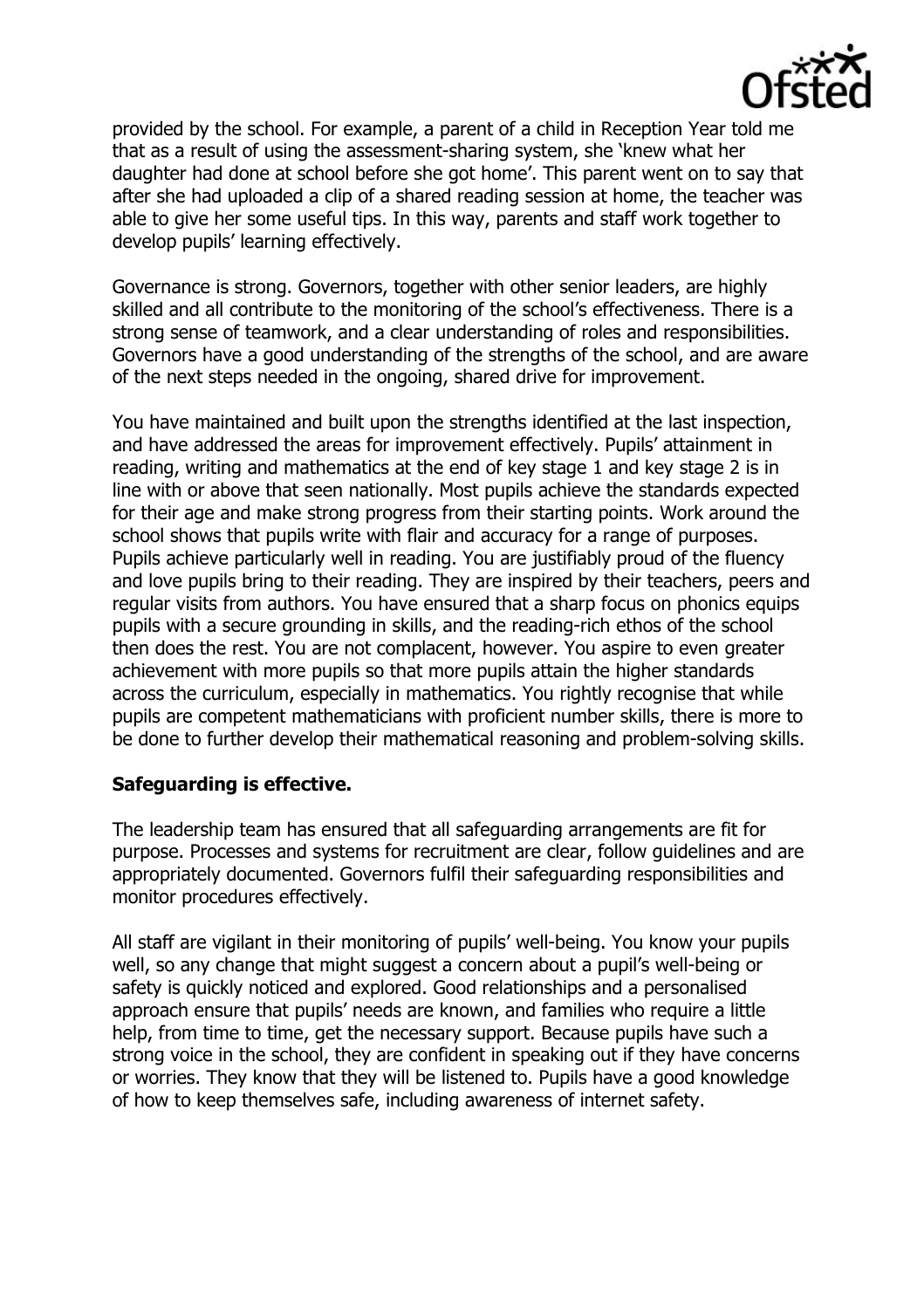

# **Inspection findings**

- During this inspection, we looked closely at specific aspects of the school's provision, including: the effectiveness of safeguarding arrangements; pupils' attendance; the achievement of disadvantaged pupils; the achievement of the most able pupils; and the effectiveness of the teaching of mathematics.
- Leaders' actions have ensured that pupils' attendance has improved, with most pupils attending school regularly. The few complex cases where attendance is problematic are supported appropriately both within school and by referrals to other agencies when needed.
- Leaders have a good understanding of the needs of disadvantaged pupils, and track their progress regularly and carefully. Across the school, this tracking information indicates that most current disadvantaged pupils make at least the same, and in reading and writing often more, progress than their peers from their starting points. As a result, attainment gaps are closing. This is seen in the work in pupils' books, particularly in their writing.
- In 2017, the proportion of disadvantaged children attaining a good level of development at the end of Reception Year was unusually low. However, most children made strong progress from their starting points. The disadvantaged children currently in Reception Year are making good progress because they are well supported by both the stimulating learning environment and highly skilled staff.
- $\blacksquare$  The proportion of pupils attaining greater depth at the end of key stage 1 was below that seen nationally in 2017. Although at the end of key stage 2, more pupils attained the higher standards than seen nationally, fewer disadvantaged pupils attained the higher standards in reading and writing than pupils did nationally. Because of this, we looked closely together at the current progress of the most able pupils. I heard a group of pupils read and looked at the work in their books. Pupils read with flair, accuracy and understanding. They were able to explain their author preferences, with David Walliams and Roald Dahl remaining firm favourites. Reading and writing comprehension is further extended through a rich vein of drama that supports their understanding of character. For example, in Year 6 pupils were hot-seating the character Rose Blanche, from their focus text, to develop their understanding of her motivation effectively. Classrooms are writing-rich environments from Reception Year to Year 6. As a result, writing extension activities are plentiful and current pupils, including the most able disadvantaged, are making good progress.
- While most pupils attained at least the expected standard in mathematics at the end of both key stages 1 and 2, in 2017, work in pupils' books shows a lack of consistently high mathematical achievement. While pupils are proficient in basic number operations, opportunities are often missed to apply these skills. Too often, pupils' answers are not sufficiently developed to challenge and extend their mathematical thinking. Work in other curriculum areas such as science shows that there are missed opportunities, when pupils could use mathematics to answer questions and demonstrate their understanding.
- The mathematics leader has a clear understanding of what needs to be done to